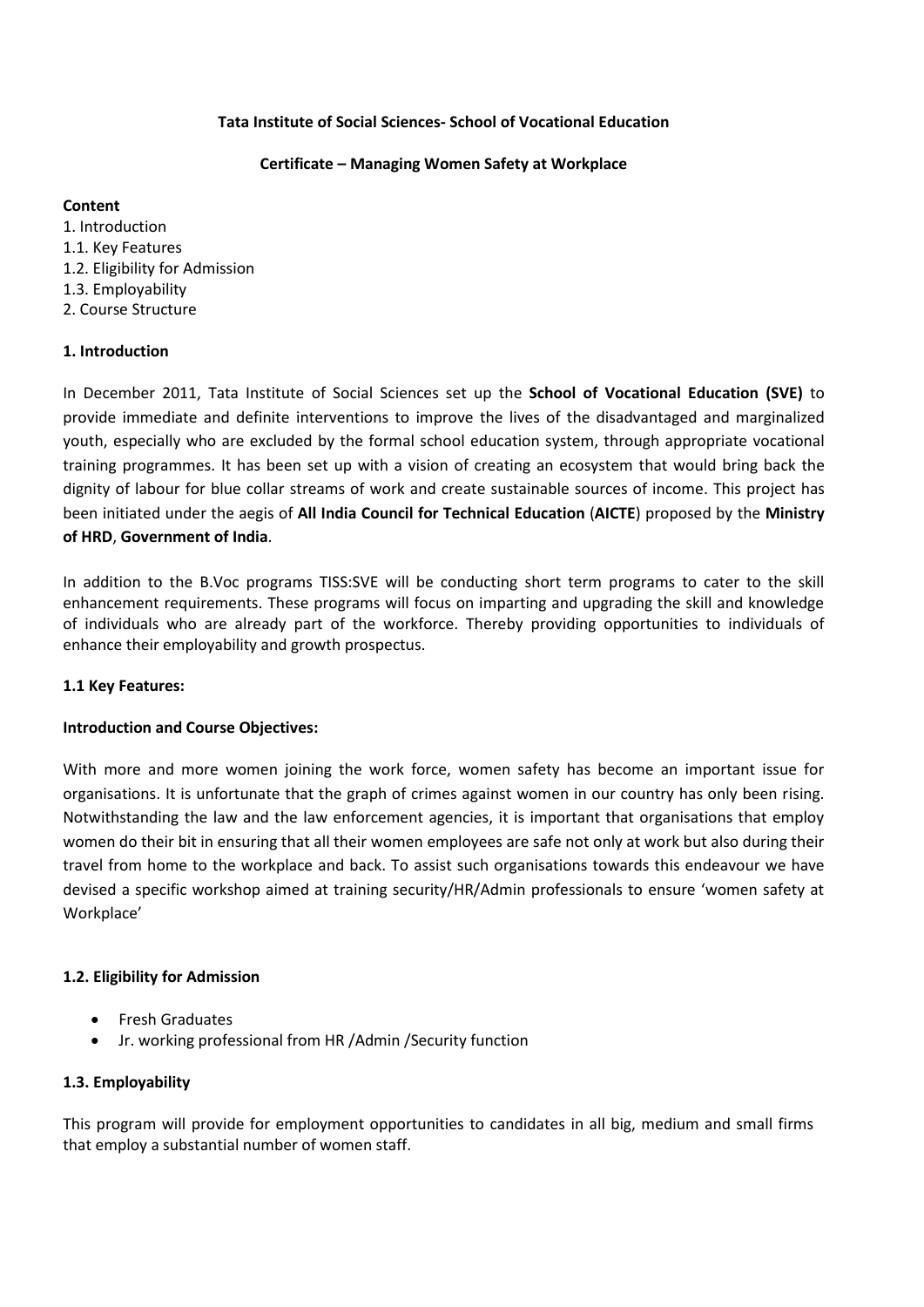# **2. Course Structure**

**Course Duration-**The course would be for a total duration three days.

# **3. Examination and Assessment**

Students will be assessed on project work and a written examination that will be conducted at the end of the course

# **Syllabus for Certificate in Managing Women Safety at Workplace**

# **Introduction:**

Ensuring women safety at the workplace has various facets to it. Right from the physical infrastructure, to logistics, work culture and complaint redressal come within its ambit. This course will train managers to take all adequate steps to ensure women safety.

# **Main Concepts:**

Ensuring Women safety at Workplace.

# **Learning Objectives:**

- Being sensitive to gender diversity
- Be able to create safety awareness with organisation
- Understand the law regarding sexual harassment at workplace
- Be able to take appropriate preventive steps
- Be able to create a appropriate redressel mechanism for sexual harassment complaints

# **Course Content:**

- 1. Conducting an organisational survey
- 2. Principle of Safety awareness
- 3. Physical infrastructure to ensure safety
- 4. Psychology of attackers
- 5. Vulnerable parts of an attackers body
- 6. Self defence
- 7. Use of pepper spray
- 8. Safety during travel
- 9. Safety while travelling overseas
- 10. Safety in a social gathering
- 11. Safety while using social media
- 12. Recognising sexual harassment
- 13. Sexual harassment of women at workplace Act 2013